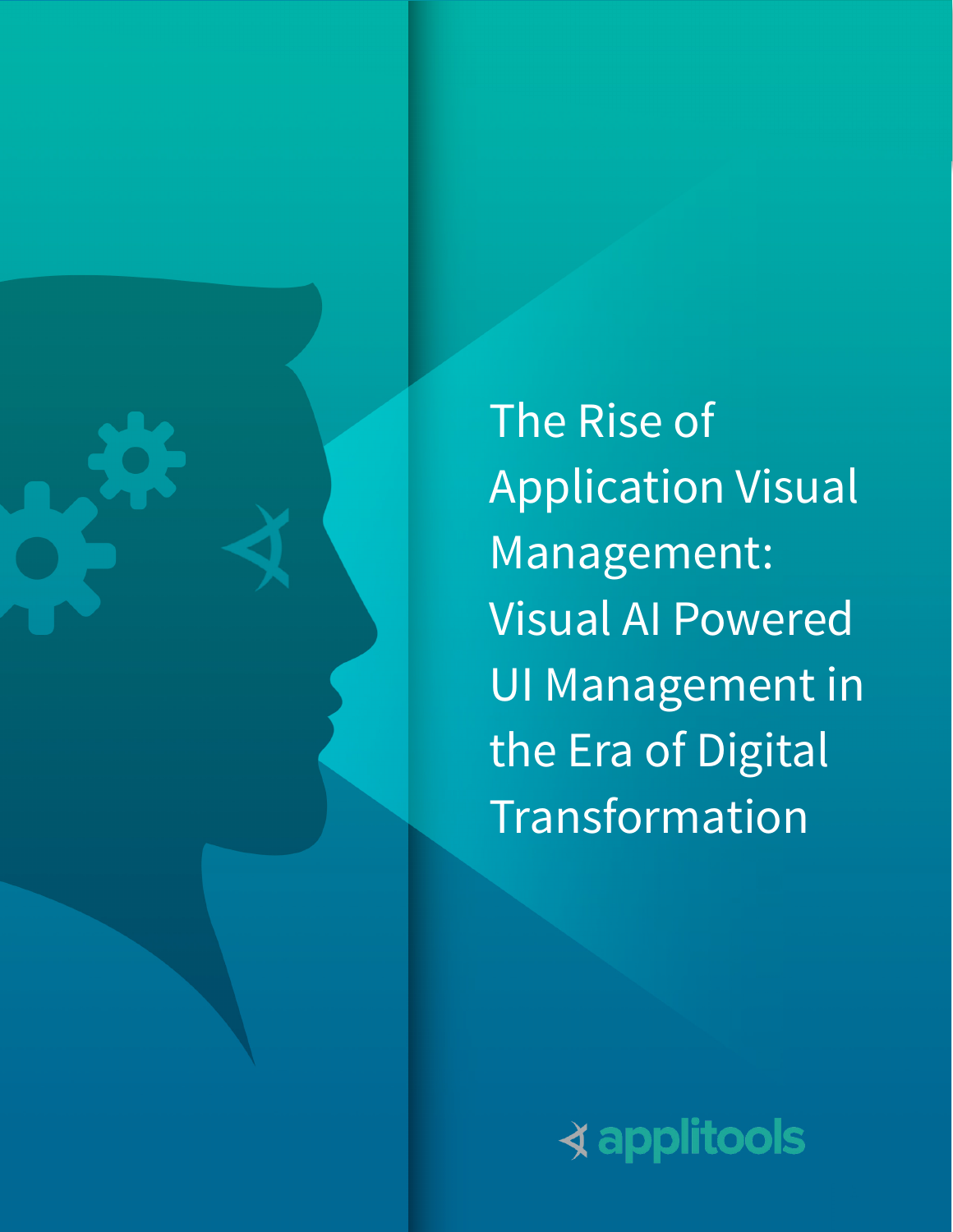*"What makes the difference [in customer experiences] is what customers see when they use the applications and the services based on those applications. It's largely and strongly influenced by what they see." – Diego LoGiudice, Forrester Analyst* 

*"Today, software is increasingly the face of the largest brands in the world, regardless of industry. Ensuring applications render properly across devices, platforms and web interfaces is a high priority as growing complexity and need for speed spur DevOps and Continuous Delivery practices." – Gil Sever, CEO and Co-Founder Applitools*

*"Visual anomalies are difficult enough to detect for the human eye, but prove almost impossible in traditional test scripts that are not programmed to notice such anomalies. To ensure a visually perfect digital application, an automation framework dedicated to such detection is required." – Angie Jones, Sr. Automation Engineer at Twitter*

*"Businesses today are expected to provide a visually perfect product experience across 100s of UIs to serve their brand. With rising pressure to innovate faster and release continuously, testing and monitoring UI regressions manually is not only a bottleneck, but also has a higher risk of releasing bugs that can impact customers. To address this challenge, an automated AI-based approach is necessary to detect issues at scale quickly, more accurately, and with better relevance to the end user.*" - **Aakrit Prasad, VP of** *Product & Strategy Applitools*

*"The cutting-edge apps of today and tomorrow have components that are increasingly challenging to manage in an automated fashion. From the inclusion of novel UI components to the need for flawless rendering across a variety of form factors and platforms. The requirements for automated application delivery are growing at the same rate as the difficulty of doing so. There is a great need in the industry for accurate and fast feedback on all application delivery elements, functional and visual, to support the increasingly high expectation for rapid and holistic CI/CD cycles." – Jonathan Lipps, Founding Principal at Cloud Grey*

*"With increasing pressure on developers to build, test and release applications faster and with higher quality, it's clear they need accurate and scalable automation to ensure the visual integrity of their work." – Adam Carmi, CTO and Co-Founder Applitools*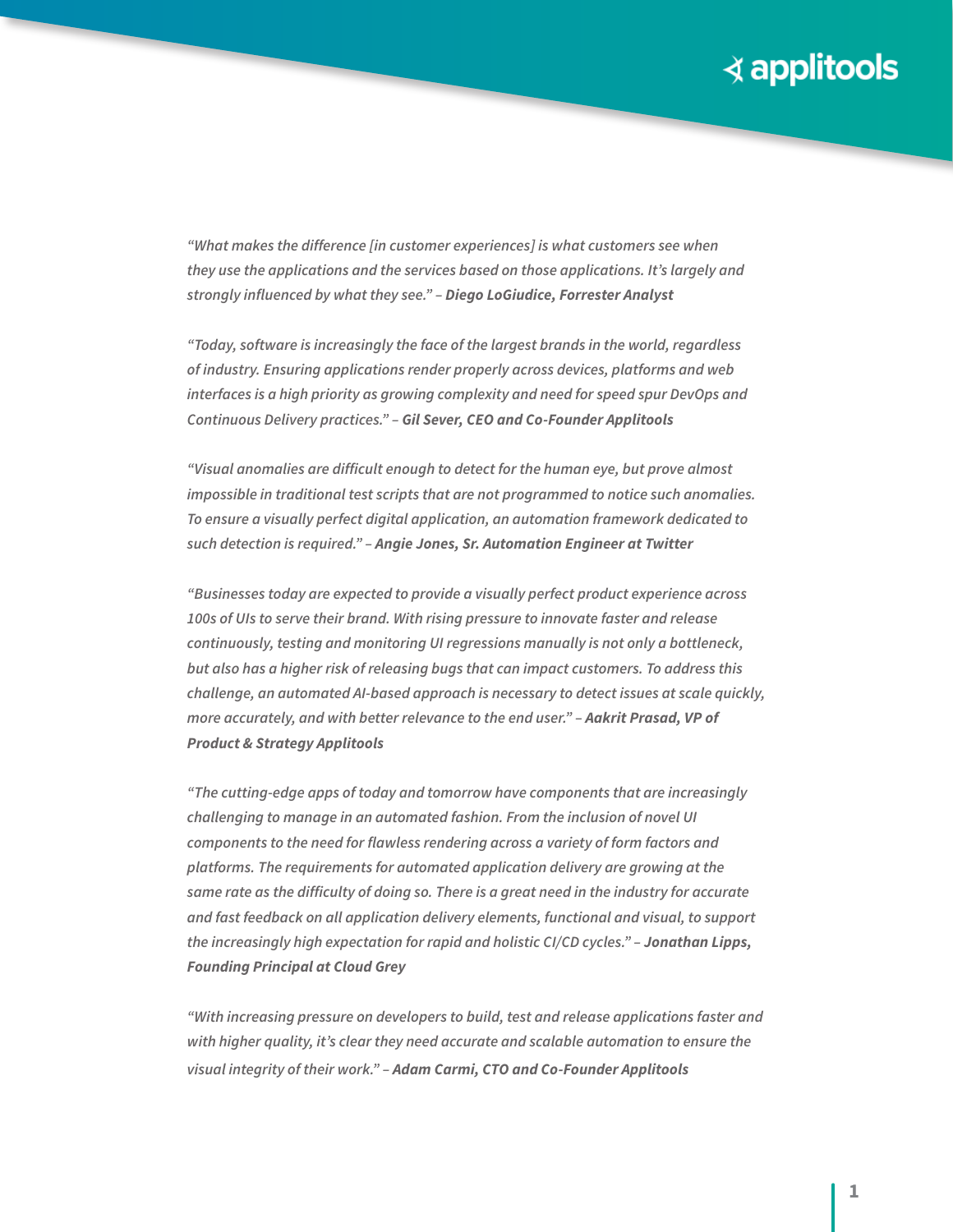## **EXECUTIVE SUMMARY: IT'S OFFICIAL - WE'RE DIGITALLY TRANSFORMED**

In today's highly dynamic and competitive business landscape, the focus on "digital" is a given for businesses of all types. eCommerce will double by 2021 to over \$350 billion USD, according to *eMarketer*. People now spend up to 10 hours a day on screens, according to Nielsen, and mobile internet usage is surpassing desktops. Everything from refrigerators to industrial IoT assets are differentiated through a sophisticated digital experience. Not only are the next-generations of consumers making buying decisions and purchasing more frequently through an app and/or website, but "digital business" is now the path to create new value chains for growth and competitive advantage.

It's clear that organizations must be laser-focused on continuously providing the best User Interface (UI) experience for customers and audiences to outperform the competition and thrive. This is illustrated in the Forrester report: "Business Impact of Customer Experience." *In this report, Forrester estimated that moving from a below-average customer experience to above average would return \$494 million in additional revenue for insurers (up 61 percent from 2013), \$572 million for retailers (up 152 percent from 2013), \$1.4 billion for airlines, and \$1.6 billion for wireless carriers. Forrester once again concluded that there is a "high correlation between customer experience and consumers' loyalty to a company."* 

How does the digital transformation drive business growth? Essentially, by getting new customers onboard through an initial positive digital user experience, all the while delighting the current customer base through the same digital experience they know and appreciate. Not surprisingly, when it comes to digital, the User Interface is the most crucial element of the brand experience. Providing better UI than your competition over a sustained period of time will result in a material competitive advantage, customer growth and retention, and revenue gain.

A positive UI is a reflection of the software a company builds and delivers. The UI of an app has to respond and perform well, it must be secure and reliable, and it must look visually perfect. But, *Diego Lo Giudice, principal analyst at Forrester Research also says, "What makes the difference [in customer experiences] is what customers see when they use the applications and the services based on those applications. It's largely and strongly influenced by what they see."*

# **WHO IS IMPACTED? EVERYONE WHO CARES ABOUT THE UI**

DevOps teams, front-end developers, testing and QA teams, designers and business leaders all know how increasingly difficult it is to monitor and manage an application's visual characteristics in user interfaces that span across many servers, browsers, devices, digital assets and web pages. As a result, there is a greater reliance upon new modes of software delivery that help ensure positive user experiences, including application delivery management and performance monitoring. This technical complexity now represents the fundamental building blocks of today's digital business. Thankfully, these strategies are quickly moving away from slow, inaccurate manual processes.

In addition, there is increasing pressure from business executives to protect the brand experience as digital transformation initiatives continue unabated. This same pressure to ensure that digital experiences deliver as promised led to the rise of the adjacent market category, Application Performance Monitoring (APM). Focused on monitoring and management of performance and availability of software applications, this market exploded in 2013 and is now expected to become a \$5.5 billion market by 2020. Now, businesses are looking to extend continuous monitoring to the increasingly important visual aspects of their digital brand. This encompasses both pre-and post-production, as part of test automation, DevOps and front-end development.

What's needed – and is happening – is an industry focus toward the visual aspects of the digital user experience.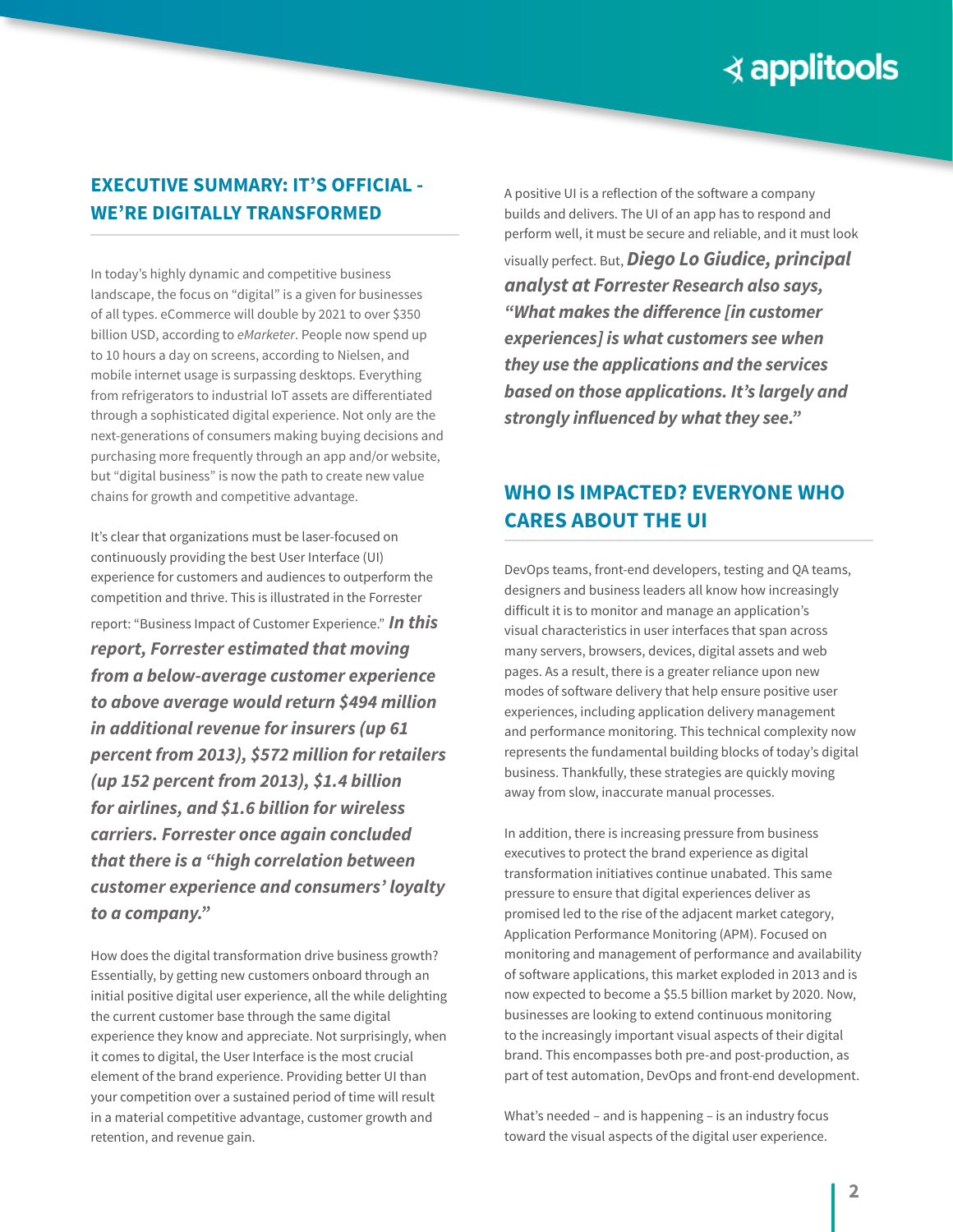## **DIGITAL TRANSFORMATION QUANTIFIED**

Hundreds of digital brand UI variations exist everyday in market.



## **TECHNOLOGY BREAKTHROUGH - VISUAL AI IS HERE**

As referenced above, we see a rising tide of emerging strategies that extend beyond Application Delivery Management (ADM) and Application Performance Monitoring (APM), to create a more complete and visually perfect application delivery and management process, along with CI-CD and Digital Transformation. Digital Transformation, in particular, is continuing unabated with a proliferation of mobile devices and browsers, a growing dependency on microservices, content which is more dynamic and more individually personalized than ever, and the spread of Bring Your Own Device (BYOD) behavior. And this is just the beginning – with video, artifical reality, IoT and who knows what else, following in the next couple years at an even faster pace.

For brands to succeed in the era of Digital Transformation, and get the most out of new technolgies that have the potential to dramaticaly enhance customer experience, application management needs to evolve and maintain pace. While vital and important, both ADM and APM fall short in supporting these UI innovations, because they lack the automated capability to inspect, analyze and manage the visual aspects of these applications in a scaled and accurate manner.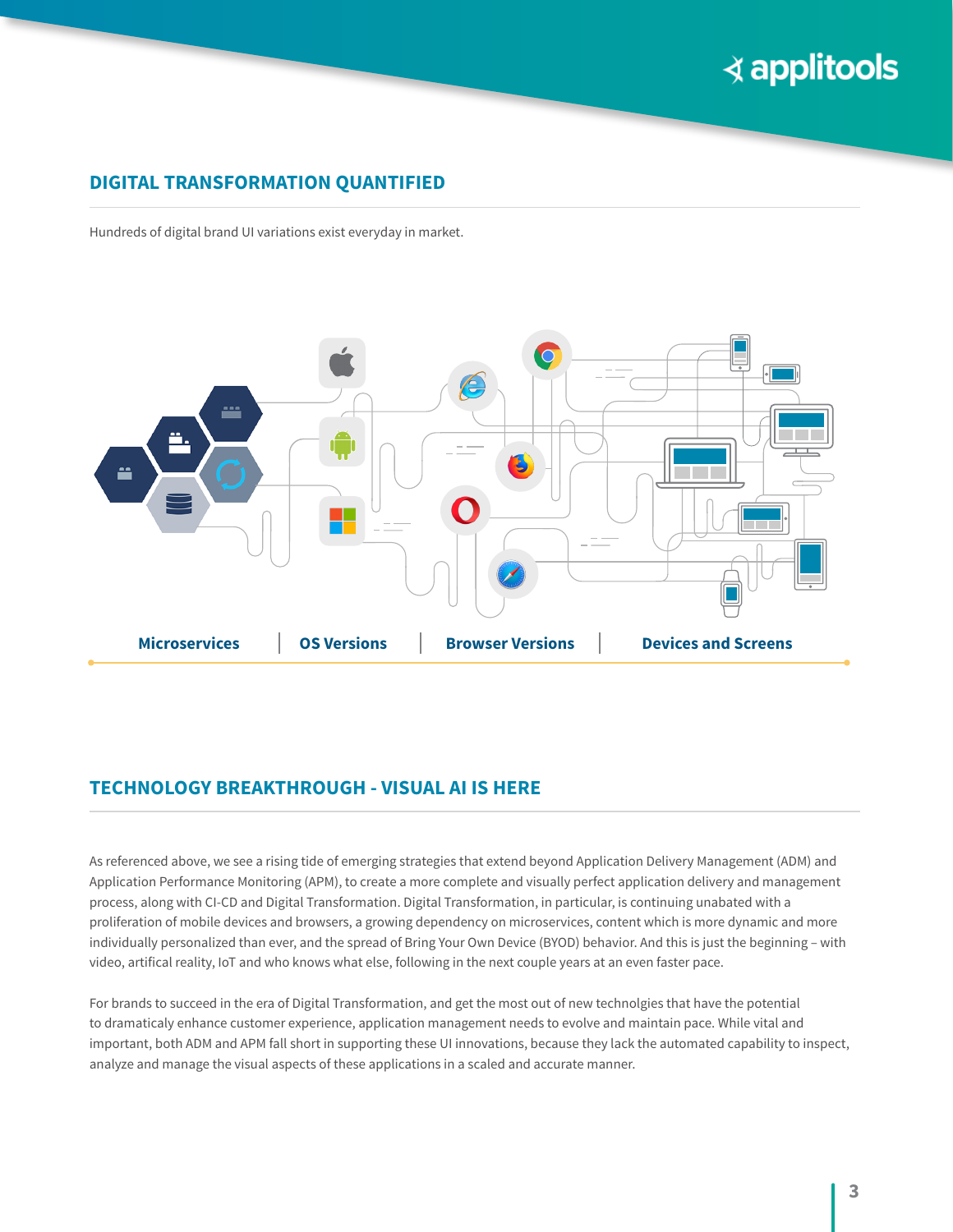Fortunately, as enterprises of all industries and sizes navigate these challenges and opportunities, Artificial Intelligence (AI) is coming of age. One vital and practical application of AI is Visual AI. Visual AI's first major commercial application launched in 2015 in the area of Automated Visual Testing. Today, most R&D leaders view testing as the biggest bottleneck to software production. AI-powered Visual Testing and Monitoring was the first real world application of Visual AI to be built and deployed successfully, with adoption by tens of thousands of users and many global brands, including Fortune 50 global enterprises.

However, in addition to application testing and monitoring, there are many more visual aspects of the application that can be managed by a Visual AI Engine. Those aspects include accessibility for visually impaired people; regulatory compliance for financial institutions, healthcare companies and insurance companies. Others include security, collaboration, unification of the UI for different modules and, different applications of the same brand. At the software delivery level, uses include visual version control; visual performance testing; and, Visual A/B Testing performance analysis.

Visual AI is a fundamental engine that can support each and every step in the application lifecycle, with various tools based on this technology emerging to become an inseparable part of the development and DevOps toolchains. Furthermore, *Visual AI is poised to leverage the ubiquity of application visualization, making it the common denominator in team collaboration that can bridge the "language" gaps between designers, developers, product management leaders, project managers, marketers, test automation engineers, manual QA teams, monitoring teams and DevOps at all levels.* While Visual AI started its journey at the acute pain-point of test automation and continuous testing

and monitoring, there is a clear and obvious path to expand its scope and reach to improve every aspect of Digital Transformation.

Today and increasingly in the near future, what customers see in the application of a digital online business is the face of that business, and the way customers perceive the quality, value and overall equity of the brand will be impacted by that UI experience for better or worse.

## **INTRODUCING APPLICATION VISUAL MANAGEMENT**

We see an emerging category, Application Visual Management (AVM), combining new Visual-AI testing approaches and technical solutions that focus on verifying the integrity of the UI. *The goal of AVM is to ensure applications render correctly whenever changes are made – across all devices,* 

*platforms and browsers.* We feel this customer-centric, visual approach to application management and performance monitoring is vital in this digital transformed world we now live in, including e-commerce, financial services, healthcare, education, communications, government and business technology.

This paper provides a guiding framework for understanding and applying Application Visual Management to the entire application development lifecycle. It provides an entirely new automated visual management layer to bring Digital Transformation to new heights of quality, performance, time to market, agility, customer support and much more.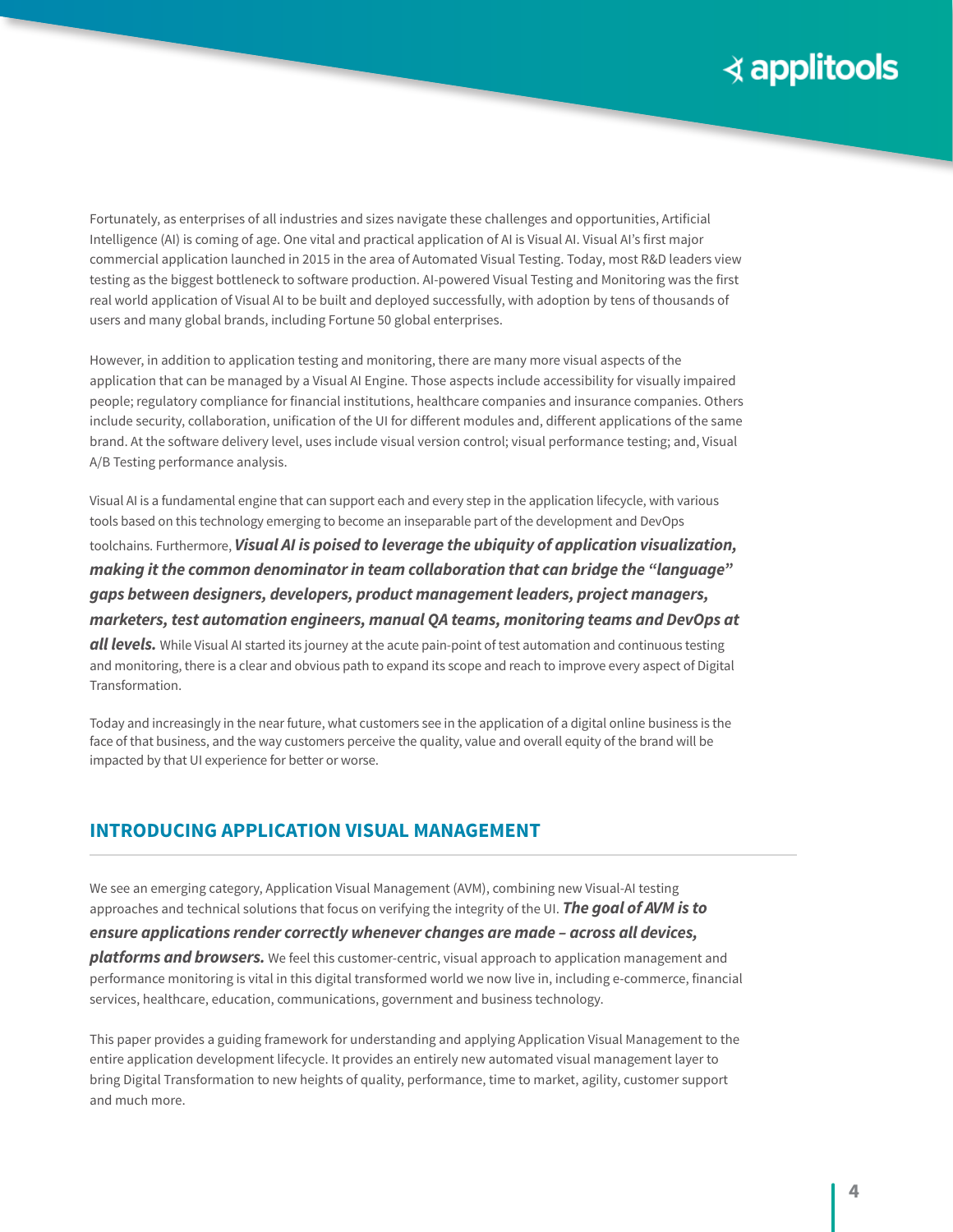## **APPLICATION VISUAL MANAGEMENT**

Visual AI allows us to keep pace with the digital transformation impacting the UI daily.



## **WHY APPLICATION VISUAL MANAGEMENT?**

#### **DEVELOPERS:**

- **Challenge:** Pressure to release applications features faster, across increasingly complex release environments web, mobile, cloud, containers/microservices.
- **Need:** Immediate visual feedback for all code changes awareness if changes adversely impact the overall application appearance.

#### **TESTING AND QA:**

- **Challenge:** Extending the reach of test to visual elements and the UI.
- **Need:** Automated technology to continuously monitor, detect and resolve issues before the customer sees it

### **DEVOPS TEAMS:**

- **Challenge:** Lack of confidence that frequently released software renders properly, meets the standards of the business and that cross-functional teams have consistent and uniform feedback.
- **Need:** Continuous, enterprise-wide visual monitoring, reporting and remediation for swift and safe deployment of applications.

### **BUSINESS EXECUTIVES:**

- **Challenge:** Digital transformations deliver business value as promised, increase brand value and do not hinder customer engagement.
- **•Need:** Assurance that digital business ideas are released with confidence, new services are introduced in a seamless, quality manner, and end-users have a visually perfect digital experience that is consistent and supports the brand values of the company.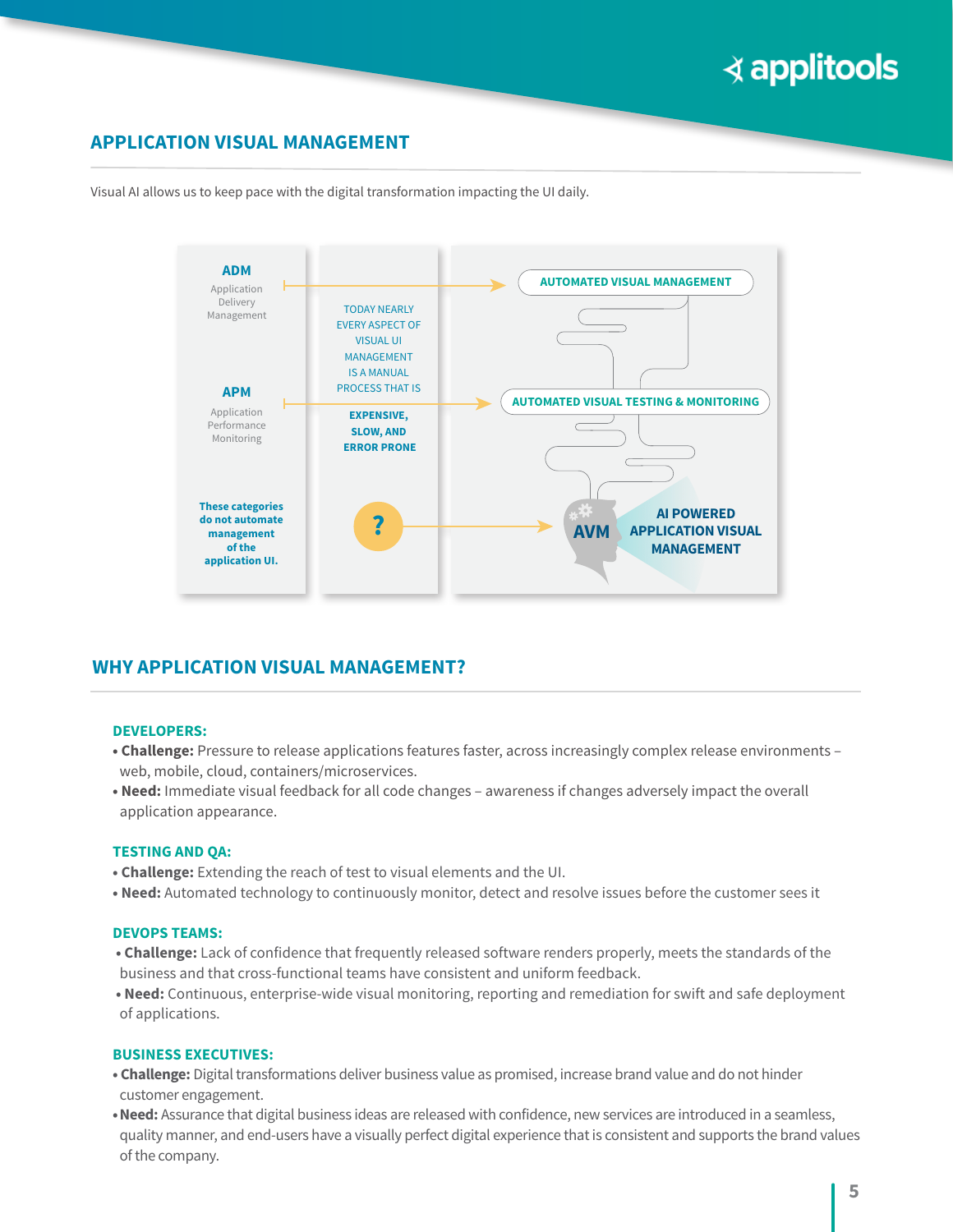## **VISUAL AI IN A DIGITALLY TRANSFORMED LANDSCAPE**

Shifting technology dynamics are continuously impacting organizations of all types and are important within the context of Application Visual Management. Relevant industry changes include:

- **1. Digital Transformation:** every organization is digitized and offering services 24x7, from e-commerce and internal processes to end-user engagement. This makes the applications that make up the digital experience the most visible and primary path to success or failure.
- **2. Software is Brand:** today's consumers now interact with brands primarily through digital experiences – and are quick to share bad experiences via social media that can lead to lost revenue and negative word-of-mouth reputation.
- **3. Device Proliferation:** every app and content type must now be compatible with a growing number of devices, platforms, browsers and environments.
- **4. Shrinking Release Cycles:** digital business mandates shorter software release cycles, leading to an increase in DevOps, and Continuous Integration - Continuous Delivery initiatives that stress testing and quality practices, while the likelihood of software "breaking" also rises.
- **5. Microservices Architectures:** decoupled architectures and microservices have led to more releases of individual components, rendering pre-production testing less effective and new applications often disconnected from the user experience.
- **6. Call to Shift Left:** developers are now responsible for much more than writing good code, as test, QA and deployment increasingly become part of daily tasks to ensure higher quality from the start.
- **7. The Rise of Automation and Artificial Intelligence:** to release quality software at scale and speed, enterprise IT organizations are turning to smarter automation platforms that continuously monitor, learn and report actionable information.

## **OUR INDUSTRY PERSPECTIVE**

Based on our collective experience working with customers across a wide range of industries and data needs, we see the following dynamics unfolding within the software delivery industry:

**1. Today's Automated Testing is Limited:** automated testing confirms that applications function properly after changes are made – creating a new opportunity to extend testing to how apps appear and increasing coverage, accuracy, frequency of UI testing.

- **2. Manual Processes, or No Process at All, is Used to Monitor Digital Experiences:** many organizations have hundreds of people monitoring thousands of digital screens to ensure quality – this is highly error-prone, and not effective, scalable or sustainable. As a result, in many cases, there is no testing at all.
- **3. Customers Are Now UI Bug Hunters:** many companies don't prioritize visual testing (even manual), or don't see the value, resulting in a quick acceptance test and push to customers who eventually find bugs.
- **4. Customers Are Vocal, Especially Unhappy Ones:** as DevOps extends modern software delivery practices across the enterprise, endusers are increasingly the first to know when applications have issues – and they are vocal.
- **5. Continuous Digital Content and Apps:** the pace of change and the growing volume of dynamic content is relentless within the digital enterprise. Continuous Integration and Continuous Delivery bring faster waves of inter-connected complexity to software deployments that impact the UI and what end-users see and interact with when using the application.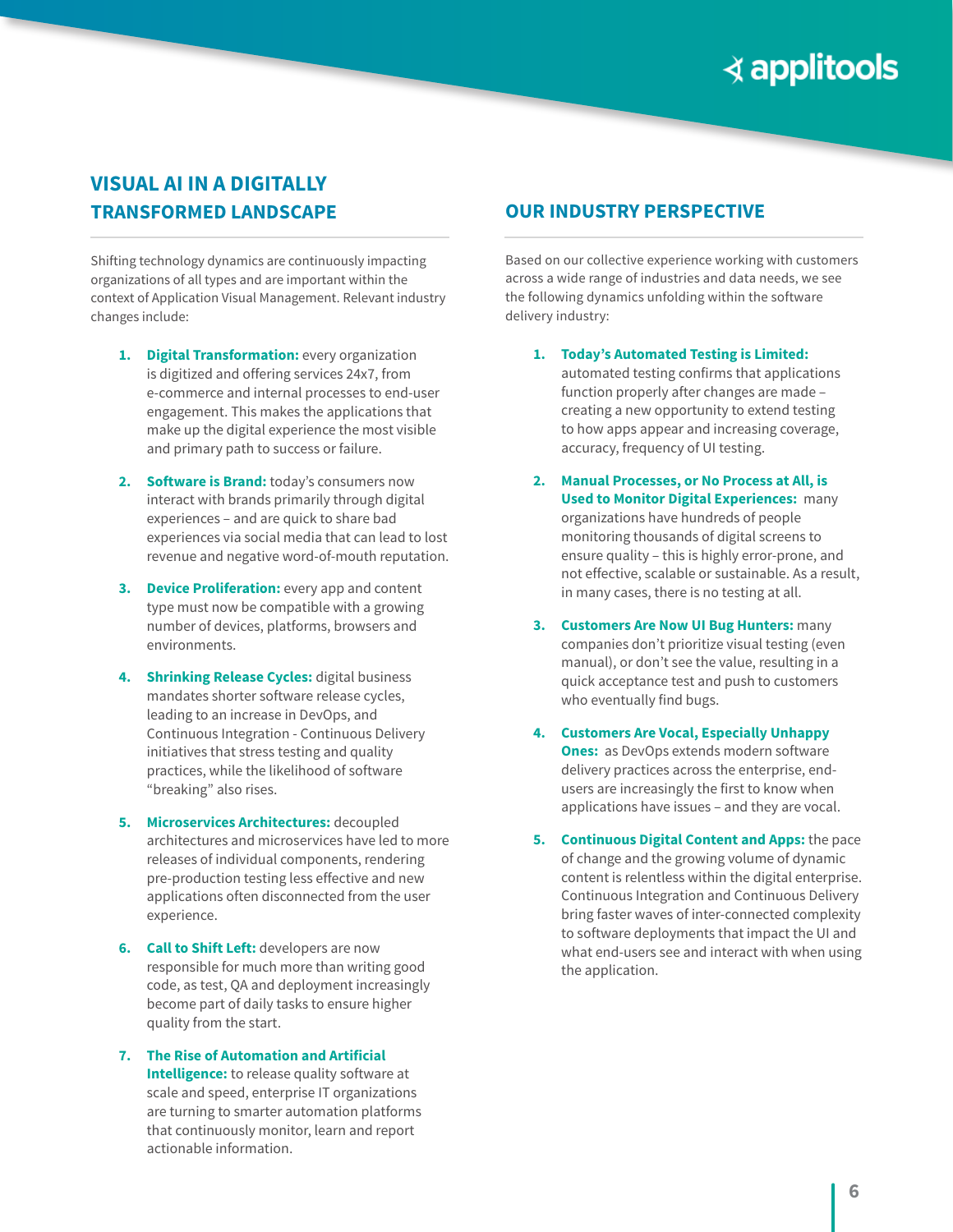## **OFFERING A SHARED INDUSTRY VISION**

As we collectively work to deliver value to the organization, it is vital to gain a common, shared vision for our industry and community. We offer the following as we move forward:

- **1. Must Factor Visual User Experience into the Application Test, Monitoring and Management Paradigm: end-users are** the first to "see" digital transformation initiatives, and visual dynamics must be addressed as part of the testing, monitoring and quality lifecycle.
- **2. Empower the Developer/Tester:** developers are increasingly responsible for testing, and they must have automation tools that provide immediate, visual feedback.
- **3. Must Validate Application Appearance with Confidence:** with dynamic content and the pace of software delivery increasing; and decoupled, component architectures and multiple deployments per day, the digital enterprise needs automation to continuously monitor, detect and help resolve UI issues that arise with app changes.
- **4. Must Incorporate AI into Software Delivery Pipeline:** new artificial intelligence and machine learning technologies must be incorporated into the increasingly automated software delivery pipeline, to mimic "virtual customers," and how they see and interact with digital content to ensure a consistent, quality experience.
- **5. Business owner must be enfranchised:**  the idea here is that business owners have too much at stake and must be a part of the workflow and team dealing with UX.

## **APPLICATION VISUAL MANAGEMENT**

Application Visual Management (AVM) is a means of integrating automated visual testing into your development workflow to increase test coverage, accuracy and frequency of UI monitoring. It also provides a path for manual testers to manage Visual AI processes and to fill new roles as visual test automation engineers. AVM helps organizations extend the monitoring and management of visual testing across development workflows to quickly detect, notify and remediate digital UI issues in near real-time.

Fundamentally, the core characteristics of Application Visual Management are as follows:

- **1.** Represents an emerging form of software focused on visual UI management including all pre-production, testing, and monitoring elements.
- **2.** Uses Visual Artificial Intelligence to automate the way organizations test, monitor and manage all UI aspects of applications by automatically detecting and logging errors, continually updating baselines as changes are accepted, and maintaining a history of the application UX changes over time.
- **3.** Is driven by initiatives like Continuous Deployment and DevOps, along with the decoupling of applications into independent components that can adversely impact what customers "see."
- **4.** Aims to dramatically increase the effectiveness of manual testing to extend test coverage and accuracy, while simultaneously eliminating the need for customers to detect and report visual UI problems.

AVM promotes faster detection and resolution of visual issues in the face of continuous change, rapid technological advancements and new, disruptive business threats. AVM aims to organize and automate visual testing to help organizations deliver an exceptional digital experience for all customers with the utmost confidence.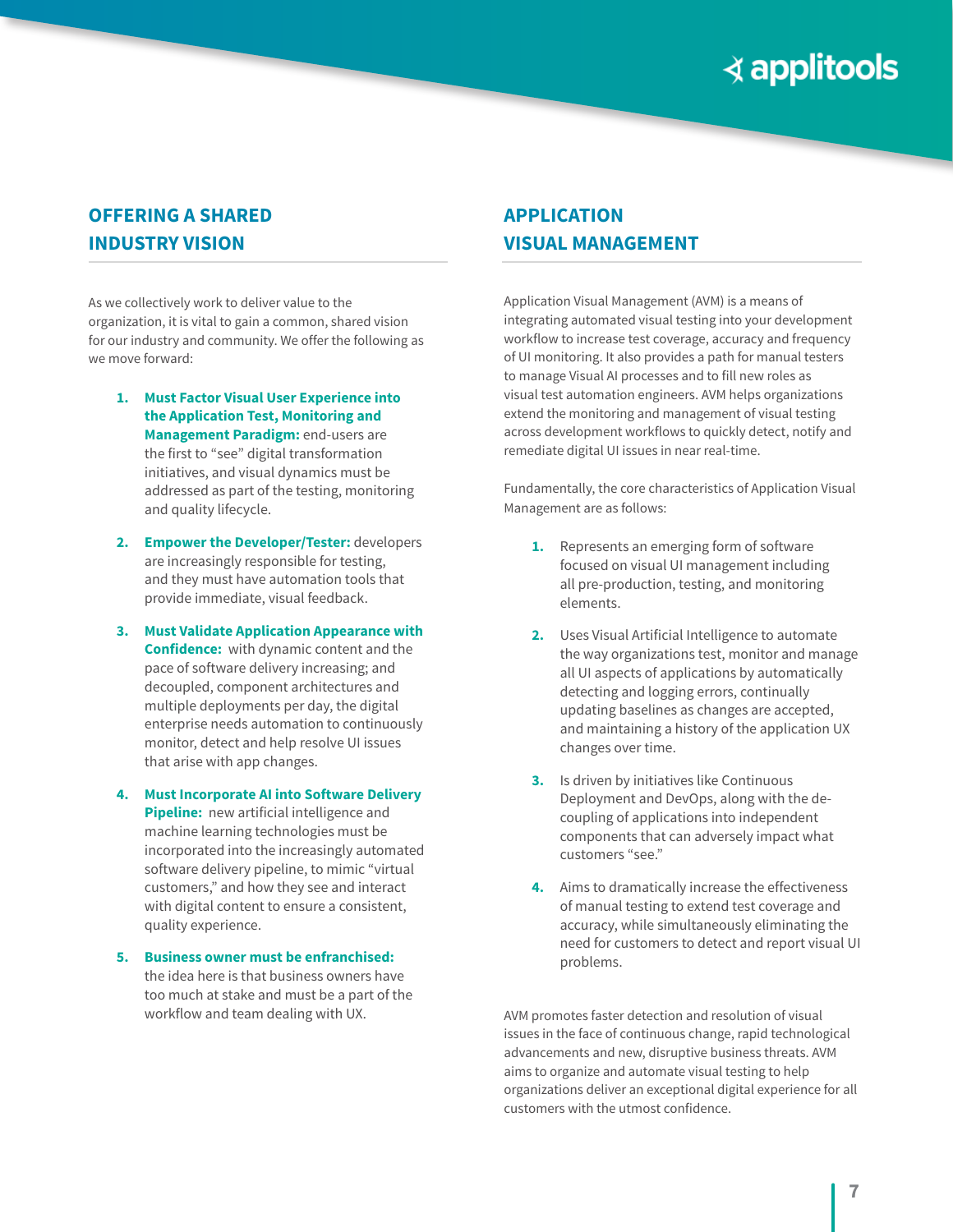## **APPLICATION VISUAL MANAGEMENT CONCEPTUAL FRAMEWORK**





## **THE INDUSTRY IMPACT OF APPLICATION VISUAL MANAGEMENT**

Creating a more unified and standardized approach to automation and testing is profound. Specifically, the benefits and rewards that AVM delivers include:

### **BUSINESS EXECUTIVES**

- **1.** Ensures the face of the organization the Visual Digital Interface is continuously tested, monitored and managed through automation and AI.
- **2.** Release applications faster, and with more confidence.
- **3.** Supports critical digital transformation initiatives improves success and profits.

### **DEV, TEST AND QA**

- **1.** Extends automated testing to the customer UI.
- **2.** Provides immediate visual feedback for all code changes.
- **3.** Reduces the risk of both teams and apps "looking bad."
- **4.** Automates and solves a huge problem continuously.

### **INDUSTRY**

- **1.** Pulls Visual AI and the visual dynamics of digital experiences into the application delivery lifecycle, test, CI/CD and DevOps.
- **2.** Improves the efficiency of testers, developers and DevOps professionals both as individuals, but also collectively as a team to drive faster application release cycles.
- **3.** Supports the growing trend of de-coupled architectures, microservices and containers.